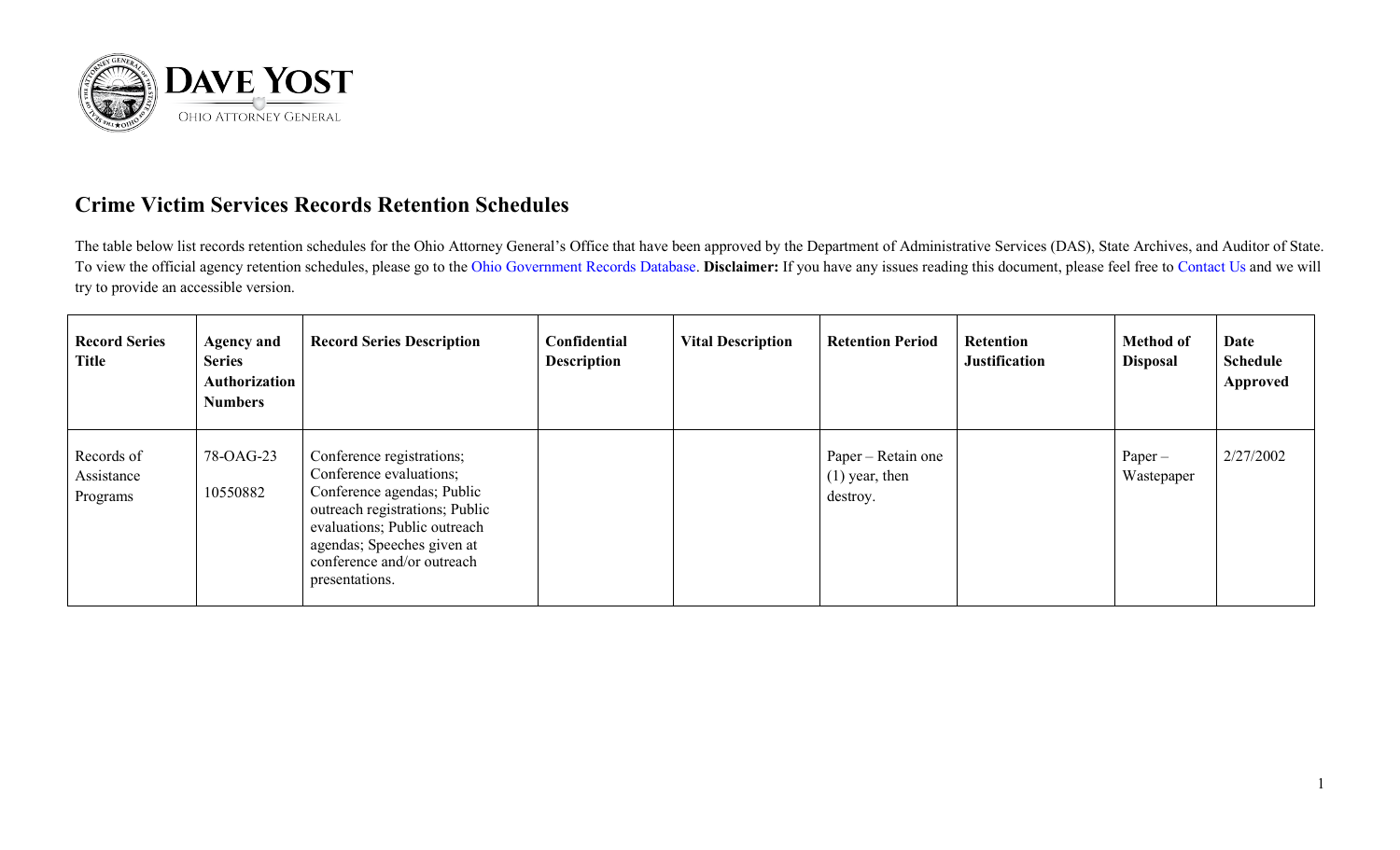

| <b>Record Series</b><br><b>Title</b> | <b>Agency and</b><br><b>Series</b><br><b>Authorization</b><br><b>Numbers</b> | <b>Record Series Description</b>                                                                                                                                                                                                                                                                                                                                                                                                                                                                                                                                | Confidential<br><b>Description</b> | <b>Vital Description</b> | <b>Retention Period</b>                                                                                                                                                                                                     | <b>Retention</b><br><b>Justification</b>                                                                   | <b>Method of</b><br><b>Disposal</b>             | Date<br><b>Schedule</b><br>Approved |
|--------------------------------------|------------------------------------------------------------------------------|-----------------------------------------------------------------------------------------------------------------------------------------------------------------------------------------------------------------------------------------------------------------------------------------------------------------------------------------------------------------------------------------------------------------------------------------------------------------------------------------------------------------------------------------------------------------|------------------------------------|--------------------------|-----------------------------------------------------------------------------------------------------------------------------------------------------------------------------------------------------------------------------|------------------------------------------------------------------------------------------------------------|-------------------------------------------------|-------------------------------------|
| <b>Grant Files</b><br>(Awarded)      | 78-OAG-38<br>10551362                                                        | Records documenting the receipt of<br>federal (VOCA) and state (SVAA)<br>grant funding and the re-granting of<br>these funds to grant award<br>recipients within the state. Also<br>used to monitor grant progress.<br>Files can include, but are not<br>limited to, grant applications and<br>supporting documentation, invoices<br>and vouchers, monthly/quarterly<br>reports by the grantee explaining<br>use of funds, grant award and<br>acceptance forms, performance<br>report forms (site checks), and<br>correspondence between Office and<br>grantee. |                                    |                          | Machine Readable<br>$-3$ years from the<br>date of notification<br>by the awarding<br>agency that the<br>grant has been<br>programmatically<br>and fiscally closed.<br>Paper $-1$ year<br>provided scanned<br>and verified. | 28 CFR 66.42 and<br>70.53 b and c<br>stipulates Dept. of<br>Justice grant record-<br>keeping requirements. | Machine<br>Readable-<br>Delete<br>Paper – Shred | 10/28/2010                          |
| <b>Grant Files</b><br>(Unfunded)     | 78-OAG-39<br>10551363                                                        | Applications, scoresheets, and<br>miscellaneous correspondence<br>relating to unfunded grant<br>applications.                                                                                                                                                                                                                                                                                                                                                                                                                                                   |                                    |                          | Machine Readable<br>$-1$ year<br>Paper $-1$ year                                                                                                                                                                            |                                                                                                            | Machine<br>Readable-<br>Delete<br>Paper – Shred | 10/28/2010                          |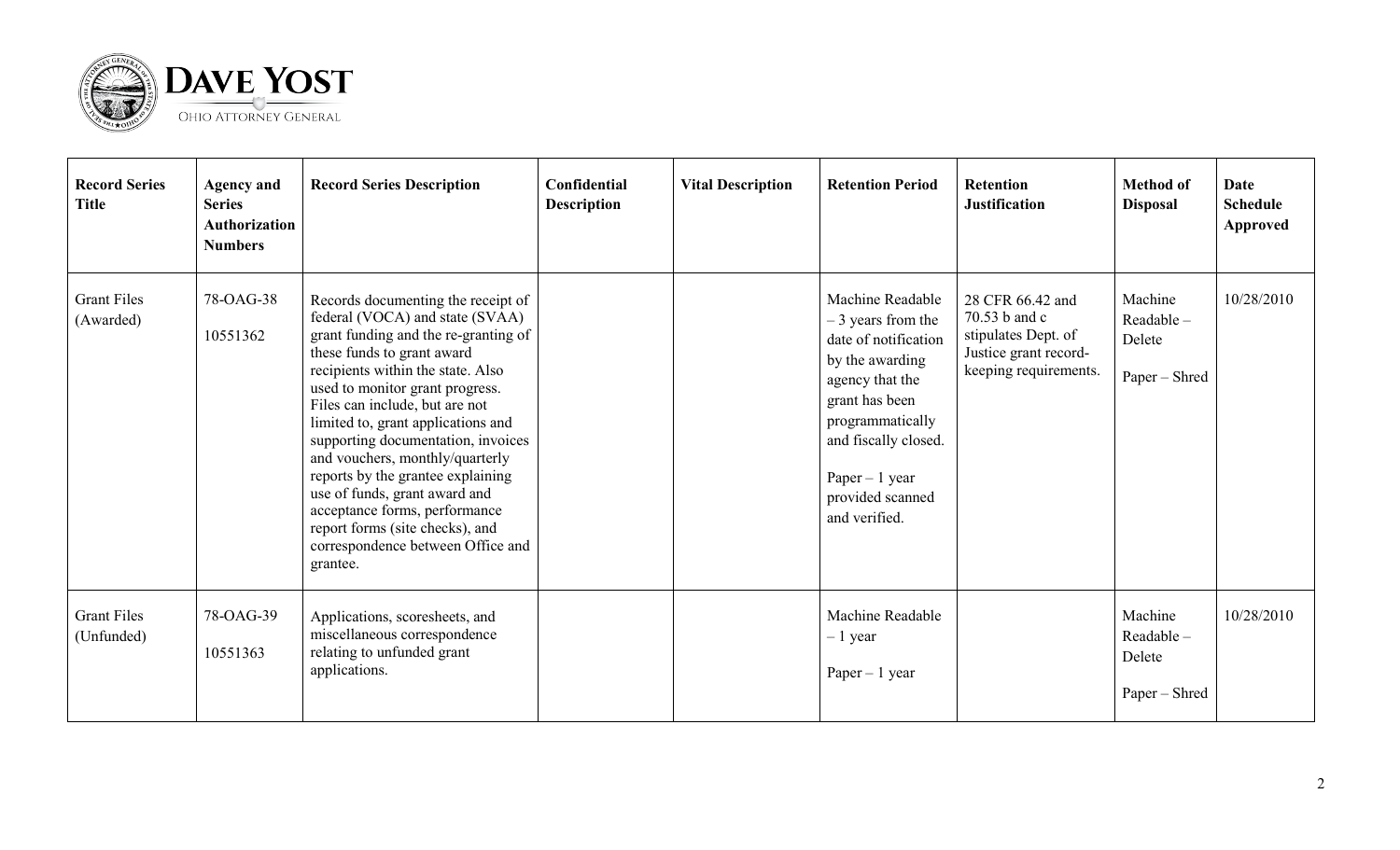

| <b>Record Series</b><br><b>Title</b>             | <b>Agency and</b><br><b>Series</b><br><b>Authorization</b><br><b>Numbers</b> | <b>Record Series Description</b>                                                                                                                                                                                                                                                                                                                 | Confidential<br><b>Description</b> | <b>Vital Description</b> | <b>Retention Period</b>                                                                                                                                               | <b>Retention</b><br><b>Justification</b> | <b>Method of</b><br><b>Disposal</b>                | Date<br><b>Schedule</b><br>Approved |
|--------------------------------------------------|------------------------------------------------------------------------------|--------------------------------------------------------------------------------------------------------------------------------------------------------------------------------------------------------------------------------------------------------------------------------------------------------------------------------------------------|------------------------------------|--------------------------|-----------------------------------------------------------------------------------------------------------------------------------------------------------------------|------------------------------------------|----------------------------------------------------|-------------------------------------|
| <b>SAFE Program</b><br>Reimbursement<br>Requests | 78-OAG-41                                                                    | Reimbursement request forms,<br>copy of warrant, invoice and other<br>supporting documentation used to<br>reimburse medical providers for<br><b>Sexual Assault Forensic</b><br>Examination (SAFE) kits. The<br>SAFE program pays medical<br>providers to cover costs of<br>collection of evidence of sexual<br>assault for possible prosecution. |                                    |                          | Machine Readable<br>$-2$ years, provided<br>audited.<br>Paper $-2$ years,<br>provided audited,<br>or until data is<br>entered into online<br>system, then<br>destroy. |                                          | Machine<br>$Readable -$<br>Delete<br>Paper – Shred | 3/21/2014                           |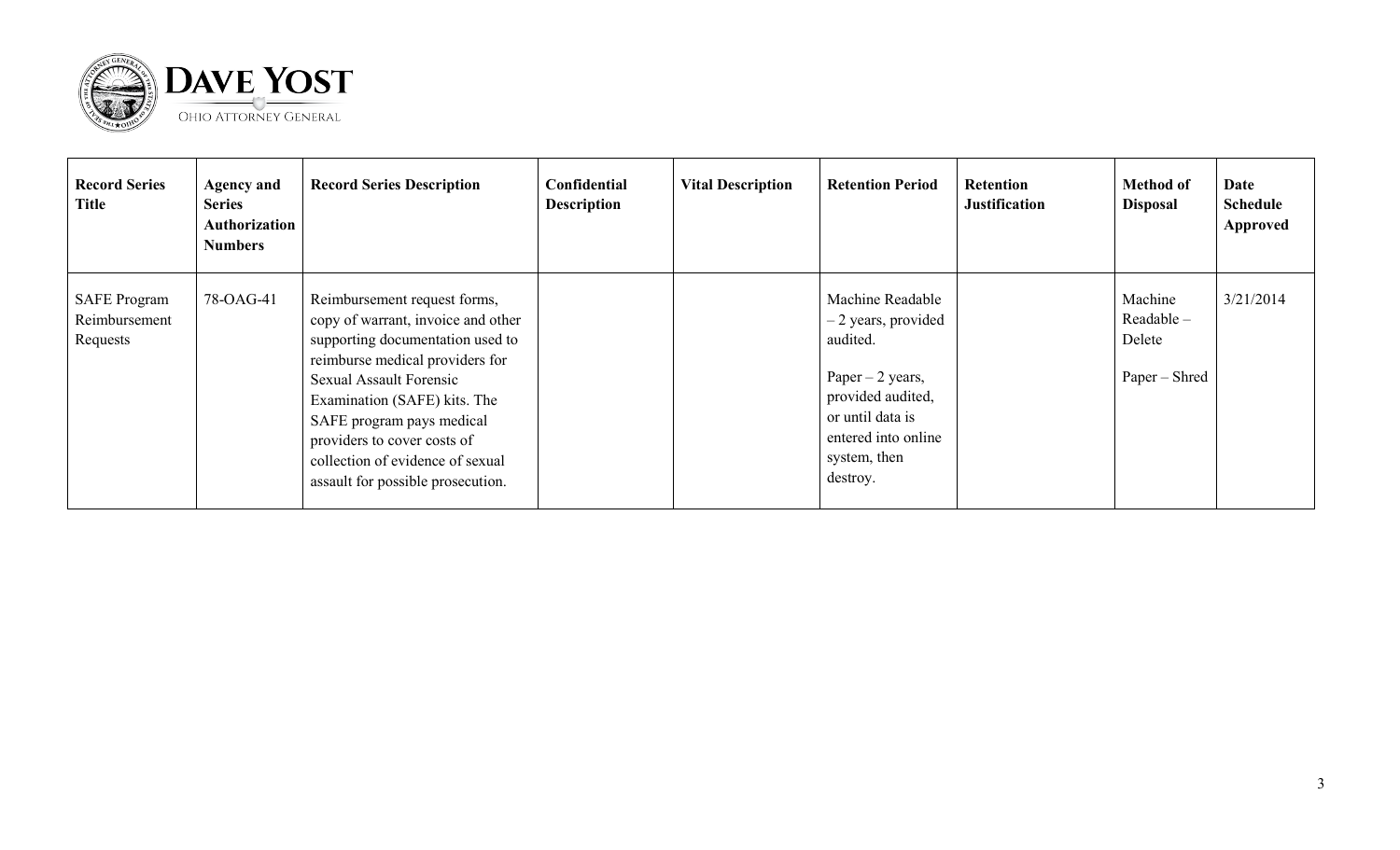

| <b>Record Series</b><br><b>Title</b>        | <b>Agency and</b><br><b>Series</b><br><b>Authorization</b><br><b>Numbers</b> | <b>Record Series Description</b>                                                                                                                                                                                                                                                                                                                                                                                                                                                                                                                                            | Confidential<br><b>Description</b> | <b>Vital Description</b> | <b>Retention Period</b>                                                                                                                                          | <b>Retention</b><br><b>Justification</b>                                                                                                                                                                 | <b>Method of</b><br><b>Disposal</b>             | Date<br><b>Schedule</b><br><b>Approved</b> |
|---------------------------------------------|------------------------------------------------------------------------------|-----------------------------------------------------------------------------------------------------------------------------------------------------------------------------------------------------------------------------------------------------------------------------------------------------------------------------------------------------------------------------------------------------------------------------------------------------------------------------------------------------------------------------------------------------------------------------|------------------------------------|--------------------------|------------------------------------------------------------------------------------------------------------------------------------------------------------------|----------------------------------------------------------------------------------------------------------------------------------------------------------------------------------------------------------|-------------------------------------------------|--------------------------------------------|
| Passport Program<br><b>Assistance Files</b> | 78-OAG-43<br>10551505                                                        | Records documenting the Passport<br>Program, which existed from 2004-<br>2011. Each file includes<br>information such as police reports<br>from local law enforcement<br>agencies, application and<br>supporting documentation<br>submitted by identity theft victims<br>and local law enforcement. Files<br>may also include program<br>contact/action logs, training<br>surveys, equipment surveys, and<br>monthly statistical reports. The<br>program ended in August 2011.<br>Participation in program and<br>acceptance of card was optional for<br>each jurisdiction. | ORC $109.94(C)(1)$                 |                          | Machine Readable<br>- One-Time<br>Disposal: dispose<br>upon approval of<br>schedule.<br>$Paper - One-Time$<br>Disposal: dispose<br>upon approval of<br>schedule. | This program ended in<br>2011. All participants<br>and law enforcement<br>were notified in<br>August 2011. It is up<br>to local LE and<br>creditors whether they<br>continue to honor<br>existing cards. | Machine<br>Readable-<br>Delete<br>Paper – Shred | 9/25/2012                                  |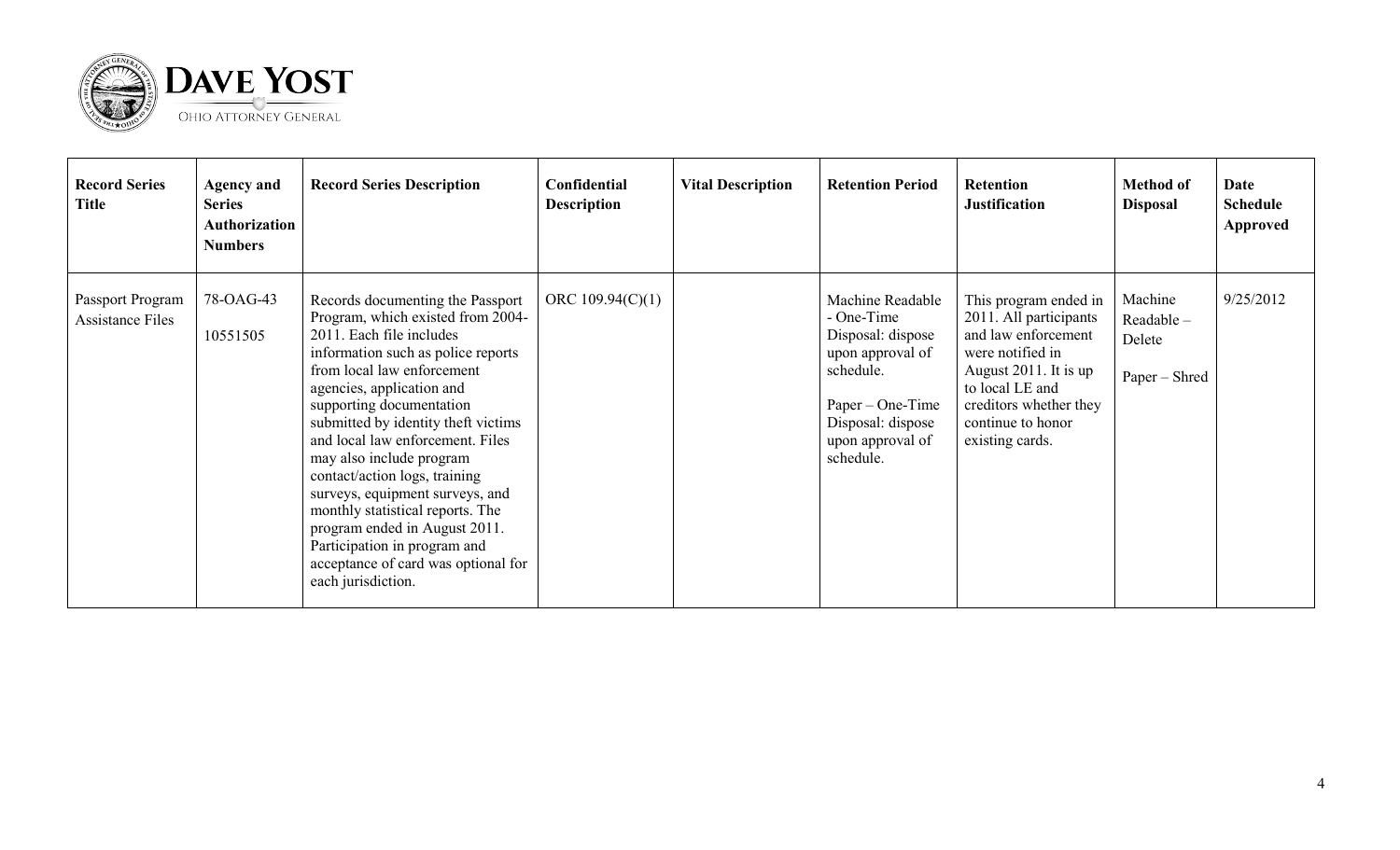

| <b>Record Series</b><br><b>Title</b>                        | <b>Agency and</b><br><b>Series</b><br><b>Authorization</b><br><b>Numbers</b> | <b>Record Series Description</b>                                                                                                                                                                                                                                                                                                                                                                                                                                                                                                                                              | Confidential<br><b>Description</b>                                                                                                              | <b>Vital Description</b>                                                                 | <b>Retention Period</b>                                                                                                                            | <b>Retention</b><br><b>Justification</b>                                                                                                                                                                    | <b>Method of</b><br><b>Disposal</b>                                    | Date<br><b>Schedule</b><br><b>Approved</b> |
|-------------------------------------------------------------|------------------------------------------------------------------------------|-------------------------------------------------------------------------------------------------------------------------------------------------------------------------------------------------------------------------------------------------------------------------------------------------------------------------------------------------------------------------------------------------------------------------------------------------------------------------------------------------------------------------------------------------------------------------------|-------------------------------------------------------------------------------------------------------------------------------------------------|------------------------------------------------------------------------------------------|----------------------------------------------------------------------------------------------------------------------------------------------------|-------------------------------------------------------------------------------------------------------------------------------------------------------------------------------------------------------------|------------------------------------------------------------------------|--------------------------------------------|
| Crime Victims<br>Compensation<br>Application/Claim<br>Files | 78-OAG-44<br>10551691                                                        | Documents application, review,<br>and possible awarding of crime<br>victim claims for supplemental<br>assistance from Ohio Victims of<br>Crime Compensation Program per<br>ORC 2743.56. Records include but<br>are not limited to, application of<br>compensation, supporting<br>documentation, medical records<br>and reports, police reports, funeral<br>expenses, insurance information,<br>documents from Ohio Dept., of<br>Juvenile & Family Services<br>(ODJFS) and (BWC), employment<br>information, Investigator notes and<br>correspondence, and award<br>decisions. | ORC 2743.62 (A)<br>$(2)$ (a) –<br>Confidentiality of<br>victim reparation<br>awards. Other<br>information may<br>be protected by<br>ORC 149.43. | Only source of<br>information<br>documenting<br>victim's entitlement<br>to compensation. | Machine Readable<br>$-125$ years, unless<br>microfilmed.<br>Paper – 125 years,<br>unless microfilmed<br>or scanned.<br>$Microfilm - 125$<br>years. | There is no statute of<br>limitations on<br>awarding of<br>reparations for crime<br>victims. Information<br>needed in order to<br>justify refiling<br>supplemental claims,<br>and claims made by<br>minors. | Machine<br>Readable-<br>Delete<br>Paper – Shred<br>Microform-<br>Shred | 10/4/2018                                  |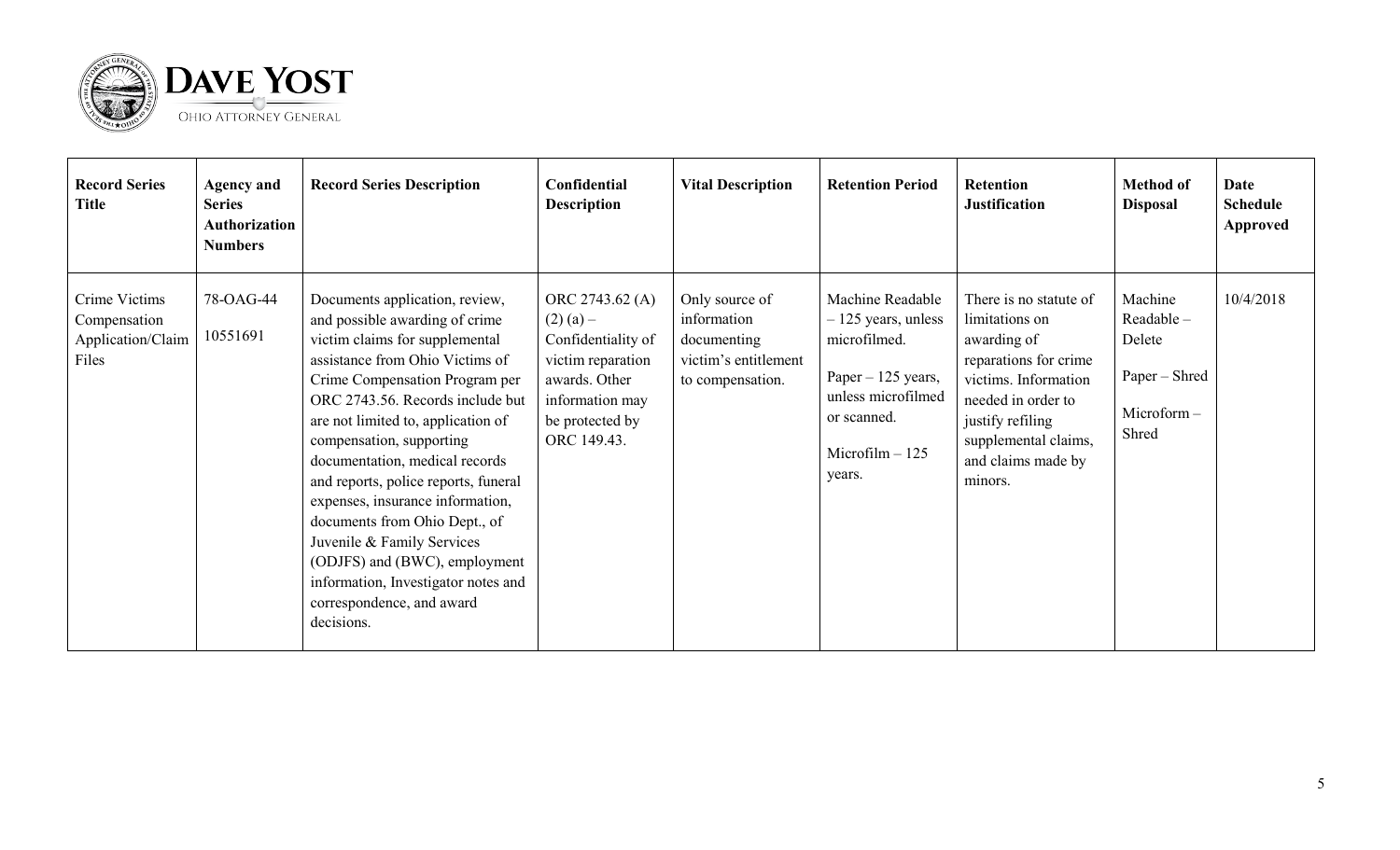

| <b>Record Series</b><br><b>Title</b>     | <b>Agency and</b><br><b>Series</b><br><b>Authorization</b><br><b>Numbers</b> | <b>Record Series Description</b>                                                                                                                                                                                                                                                                                                                                                                                                                                                                                                                                                                                                                                                                                                                              | Confidential<br><b>Description</b>                                                                                                                                                                                                                                                       | <b>Vital Description</b>                       | <b>Retention Period</b>                        | <b>Retention</b><br><b>Justification</b>                                                                                                                             | <b>Method of</b><br><b>Disposal</b> | Date<br><b>Schedule</b><br><b>Approved</b> |
|------------------------------------------|------------------------------------------------------------------------------|---------------------------------------------------------------------------------------------------------------------------------------------------------------------------------------------------------------------------------------------------------------------------------------------------------------------------------------------------------------------------------------------------------------------------------------------------------------------------------------------------------------------------------------------------------------------------------------------------------------------------------------------------------------------------------------------------------------------------------------------------------------|------------------------------------------------------------------------------------------------------------------------------------------------------------------------------------------------------------------------------------------------------------------------------------------|------------------------------------------------|------------------------------------------------|----------------------------------------------------------------------------------------------------------------------------------------------------------------------|-------------------------------------|--------------------------------------------|
| Sexual Assault<br>Kit Tracking<br>System | 78-OAG-45<br>10551752                                                        | Per ORC 109.68, this statewide<br>tracking system provides a chain-<br>of-custody tracking of sexual<br>assault forensic evidence kits for<br>victims to track whether their kit is<br>being stored, reviewed, or<br>destroyed by a medical facility, law<br>enforcement agency, or crime<br>laboratory such as the Bureau of<br>Criminal Investigation (BCI)<br>laboratory. This system does not<br>contain any personal information<br>about the victim or information<br>regarding any ongoing<br>investigation that the kit may be<br>related to. The retention of the<br>sexual assault forensic evidence<br>kits and investigative work by the<br>law enforcement jurisdiction will<br>be retained under retention<br>schedules separate from this one. | Information<br>contained in the<br>statewide tracking<br>system is<br>confidential and<br>not subject to<br>public disclosure<br>unless it is<br>accessed<br>anonymously for<br>tracking location<br>and date<br>information of<br>their sexual assault<br>evidence kit (ORC<br>109.68). | Only system<br>collecting this<br>information. | Machine Readable<br>$-$ Retain<br>permanently. | Provides a source of<br>chain-of-custody for<br>sexual assault forensic<br>evidence kits and<br>transfer date<br>information for victims<br>for their future review. | Machine<br>Readable-<br>Permanent   | 1/22/2020                                  |